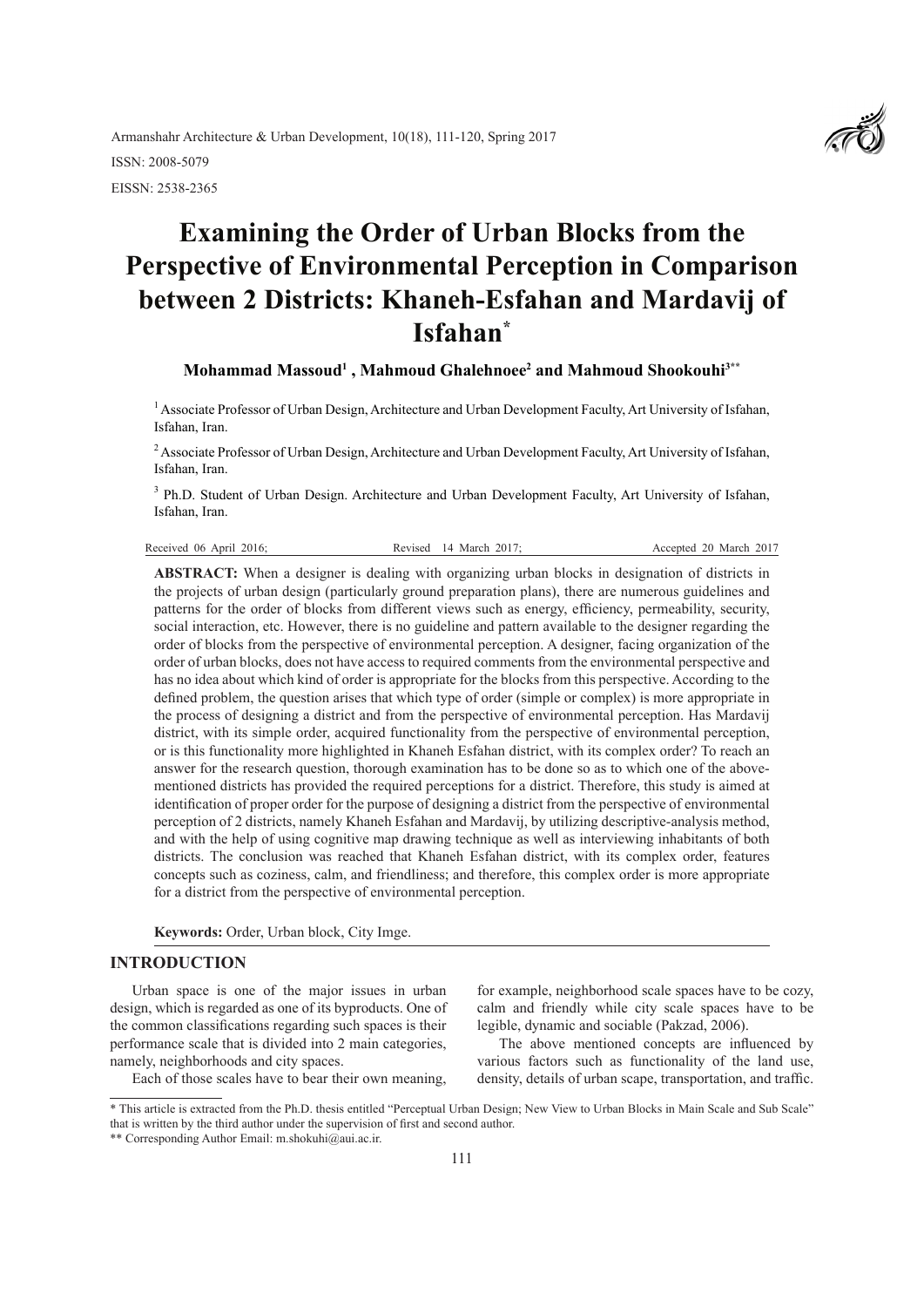

One of the components of artificial environment which affects such characteristics is the order governing urban blocks. Urban blocks have been studied so far from different perspectives, for instance, Jane Jacobs (1961) states that the smaller urban blocks lead to higher levels of social interactions. Ian Bentley et al (1985) assert that smaller urban blocks add more permeability to urban spaces. Gordon Cullen (1961) considers the blocks in organic textures visually more desirable than blocks in grid textures. Also another research shows that smaller blocks have higher effects on the quality of pedestrians. In this study, 3 factors, namely, the size of blocks, the depth of components, and the width of streets are examined (Sevtsuk et al., 2016).

A set of studies undertaken on urban blocks so far provides guidelines and instructions for urban designer in order to use them in projects related to common places to design urban blocks, but the point that is not already considered is examining the effect of the order for urban blocks on environmental meaning, such as coziness, calm, and friendliness that are required characteristics for the spaces of neighborhood scale. Therefore, from the perspective of theoretical points of view, there is a gap in the knowledge about the effect of the order of blocks on environmental meaning, and the main focus of the research revolves around this theoretical gap. Accordingly, there are no required guidelines in order for the urban designer to use for designing blocks from the perspective of environmental meaning. On this basis, two types of urban texture are to be compared in this article, namely, Mardavij with simple order, and Khaneh Esfahan with complicated order, and the question arises that which type of order is appropriate for textures with the scale of neighborhood from the perspective of environmental meaning.

Upon explanations provided, this research is aimed at examining the effect of the order of urban blocks on environmental meaning carved on the mind of citizens in 2 above mentioned places, and finally, the appropriate order based on examination of the effect of this order on the of design of a place from the perspective of environmental meaning to be recognized.

#### **LITERATURE REVIEW**

Studies regarding city image and environmental meaning in urban design date back to Lynch (1961). Based on psychological theory of Kurt Levine, Lynch studied three cities, namely Boston, Jersey City and Los Angeles. He provided interviews with inhabitants of these cities, and moreover, he asked them to draw a map

of their city. Lynch compared the results of the interviews and cognitive maps with the reality of the cities and finally concluded that city image includes two parts of cognitive maps and meaning, and finally based on the conclusion that meaning is not a task of the urban designer and that it does not have a common basis among citizens, he decided to rule it out from his studies. Other scholars (Kaplan & Kaplan, 1989; Naser, 1994; Naser, 1998; Wohlwill, 1976; Lang, 2011; Chiang et al., 2014), contrary to Lynch, proved that meanings too have a lot of mental elements in common among citizens which are important.

Based on this common mentality of the citizens in environmental meaning, Appleyard studied Siedad Guayana City and stated that after forming a schema of the city in citizen's mind, people give it a meaning, and rate some places as good or bad (Appleyard, 1976). In a similar method, Hanyo (1993 &1995) studied Tokyo and a place in Colombus Ohio, and Naser (1998) examined Knoxvill and Chattanooga. Hanyo asked the citizens of these cities to express which part of the city includes exciting, stressful, relaxing, or boring properties, and Nasar asked them to express which part of the city they like more and which part they do not, alongside with explaining their reasons. Indeed, Naser and Hanyo were looking for identifying environmental meaning in the studied cities (Nasar, 1998). One of the common points in all research related to city image is that it is considered as influenced by both human and environmental factors. In various studies, the effects of these factors are studied. Michelson confirms the effect of age and various stages of life in forming schema of the environment. Hart (1979) and Evan (1980) examined the effect of gender on city image and reached differences between images of men and women about urban spaces. Appleyard (1976) and Steinitz (1968) studied the effect of social groups (literacy-income level) on city image and concluded that there is no conceptual difference among social groups.

However, in examining environmental factor, it is noticeable that Lynch (1961) and Appleyard (1976), state that landuse are of high importance in city image due to their benefits. Nasar (2008) and Kaplan et al (1982) mentioned that the façade are effective on image in 2 ways. First, perimeters with consistent, coordinated walls, and second, when the building is distinguished from the context due to reasons such as height, color, materials or the architectural style. Lynch (1961) identifies the structure of the city as an effective factor on image, and Linda and Hartig (2015) consider vegetation in case of being dense as another effective factor on image.

But the factor that is important for this research is the examined scale in city image and environmental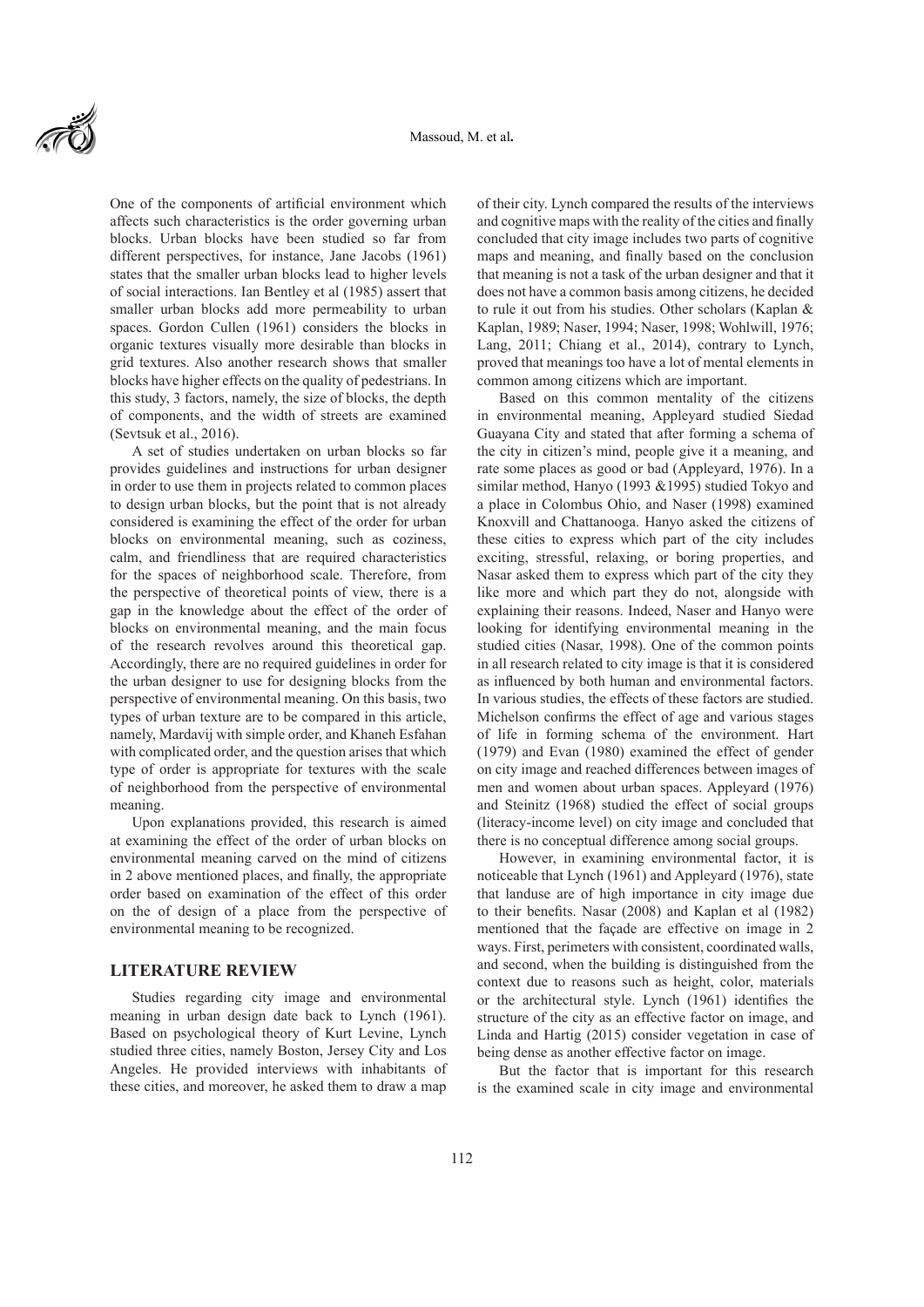

meaning. Image has a hierarchy of information that people deal with. People have images about region, city, neighborhood, streets, houses, and their components of their homes. The details of image increase with lowering the range of studies. Plans of the districts contain more specified elements rather than cognitive maps in the scale of the city (Nasar, 1994; Trieb, 1974).

Appleyard (1976) is highly focused on scale of image and examines the effect of governing system of urban blocks on cognitive maps (this study is briefly expressed in introducing the research areas).

However, what is important in this article is examining the effect of the order of urban blocks on environmental meaning. Mardavij and Khaneh Esfahan places have simple and complicated order, respectively. These places are to be compared and finally the more appropriate order for blocks in functional scale of the place from the perspective of environmental meaning figured out.

### **THEORETICAL FUNDAMENTALS**

The process of cognition and perception of the environment is a psychological progress. According to Gestalt theory, when a person enters a new area, he/ she perceives the general items of the environment, and subsequent contacts leads to perceiving the details, and the image completes gradually. Then, and during the next psychological procedures, the contact between such images are formed, and the schema that is rated from the cityscapes is created in human mind which is called the city image. This image is the foundation of any action and reaction between people and the urban environment and the way it is formed goes through psychological processes. This process includes three main stages, namely: 1.contact, 2.perception, and 3.cognition (Pakzad, 2012; Grutter, 2004; Lynch, 1961; Nasar, 1998).

In subjective imaging and creating cognitive maps from urban areas, the process is consistent with psychological stages (interaction, perception, cognition), and in each phase, byproduct of the process is different in connection with urban areas. When the urban area submits its information to human, and cityscape is conceived by people, then it is time to form the city image.

People order what is learned from the environment (received by common senses), and other than the components of the environment, order or relationship between them is also imaged in their mind and gives it meaning, so this foundation is a basis for any kind of action and reaction between human and environment (Lynch, 1961).



**Fig. 1. The Process of Environmental Recognition (Trieb, 1974; Lewin, 1936 & Nasar, 1998)**

Nasar states, "subjective evaluative image provides a psychological structure that includes subjective measures of feelings regarding environment, i.e. evaluative image includes 2 variables: physical aspects of the city (cognitive maps) and evaluative reaction of human" (Nasar, 1998, p. 31).

David Miller (environmental psychologist) combines the plot of cognitive process with human feelings about the environment (which is the same meaning stated by Lynch) and describes it in a different method but in the same structure. He considers environment as the sender of the information and states that such information is sent towards human from the environment in the form of different variables, and people conceive these information according to their personalities, identities, objectives, experiences and values (Quoted from Nasar, 1998).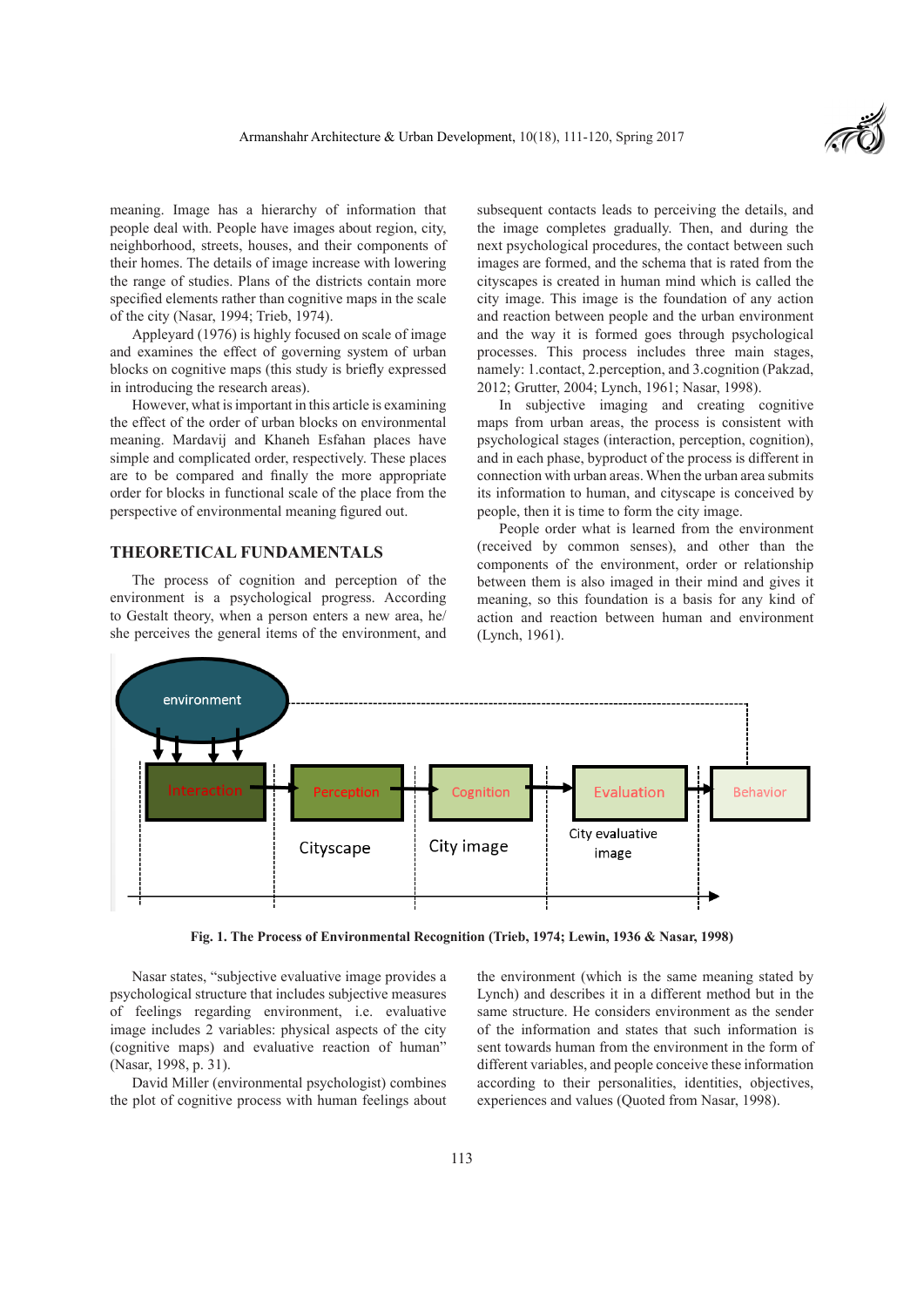Examining the Order of Urban Blocks from the Perspective of Environmental Perception in Comparison between 2 Districts



**Fig. 2. Miller's Environmental Recognition (Nasar, 1998)**

At initial stages of this process, people show a preliminary reaction to the environment that is called introductory selection that occurs related to common, denotative environmental characteristics (such as appearance, ratios, rhythm, color) (Kahneman, 2011). Miller called this introductory selection as emotional responses. Indeed, Miller's model is a combination of cognitive as well as emotional processes of human beings regarding the environment and the emotional part (or the meanings mentioned by Lynch), with Rappaport's classification, is better interpretable than other concepts. Rappaport classifies concept in three levels:

1. Denotative meaning: the lowest level of meaning that is compatible with understanding the issue, such as environmental recognition of a street as a commercial axis.

2. Connotative meaning: middle level of meaning that indicates emotional values such as judgment or deduction about commercial axis; for instance, the quality of calmness or excitement of a commercial axis.

3. Abstract meaning: the highest level of meaning

that is created based on cosmology, general cultural framework, ideology and philosophical systems as well as criticism.

Among these three levels, connotative meaning is important, because this level of meaning affects the behavior of citizens and is regarded as part of the tasks of urban design (Rappaport, 2013). In Miller's model, connotative meaning is formed in the field of environmental recognition. Upon the content provided, it can be said that scholars such as Miller and Nasar mostly emphasize on meaning that stems from the environment in citizens' mind; according to studies provided, we can introduce the components of city image as follows: 1. Cognitive maps, 2. meaning (a. denotative meaning, b. Connotative meaning).

Variables of Study

As mentioned previously, it is possible to divide spaces into 2 categories, namely neighborhood and city scale, and any of them has to embrace some characteristics. These characteristics are noted in Table1.

|  |  |  | Table 1. Characteristics of Spaces in Neighborhood and City Scales |  |
|--|--|--|--------------------------------------------------------------------|--|
|--|--|--|--------------------------------------------------------------------|--|

| <b>City Spaces</b>                                                                                                                                                   | Neighborhood Spaces                                                   |  |  |  |
|----------------------------------------------------------------------------------------------------------------------------------------------------------------------|-----------------------------------------------------------------------|--|--|--|
| Dynamicity-Flexibility-Nostalgia - Safety-Fluency -Entertaining -Spatial Appointment - Glory<br>- Robustness- Segregation- Acceptability - Legibility- Individuation | Calmness – Friendliness – Safety-<br>Coziness-Strange-Phobia – Unique |  |  |  |
| (Pakzad, 2006)                                                                                                                                                       |                                                                       |  |  |  |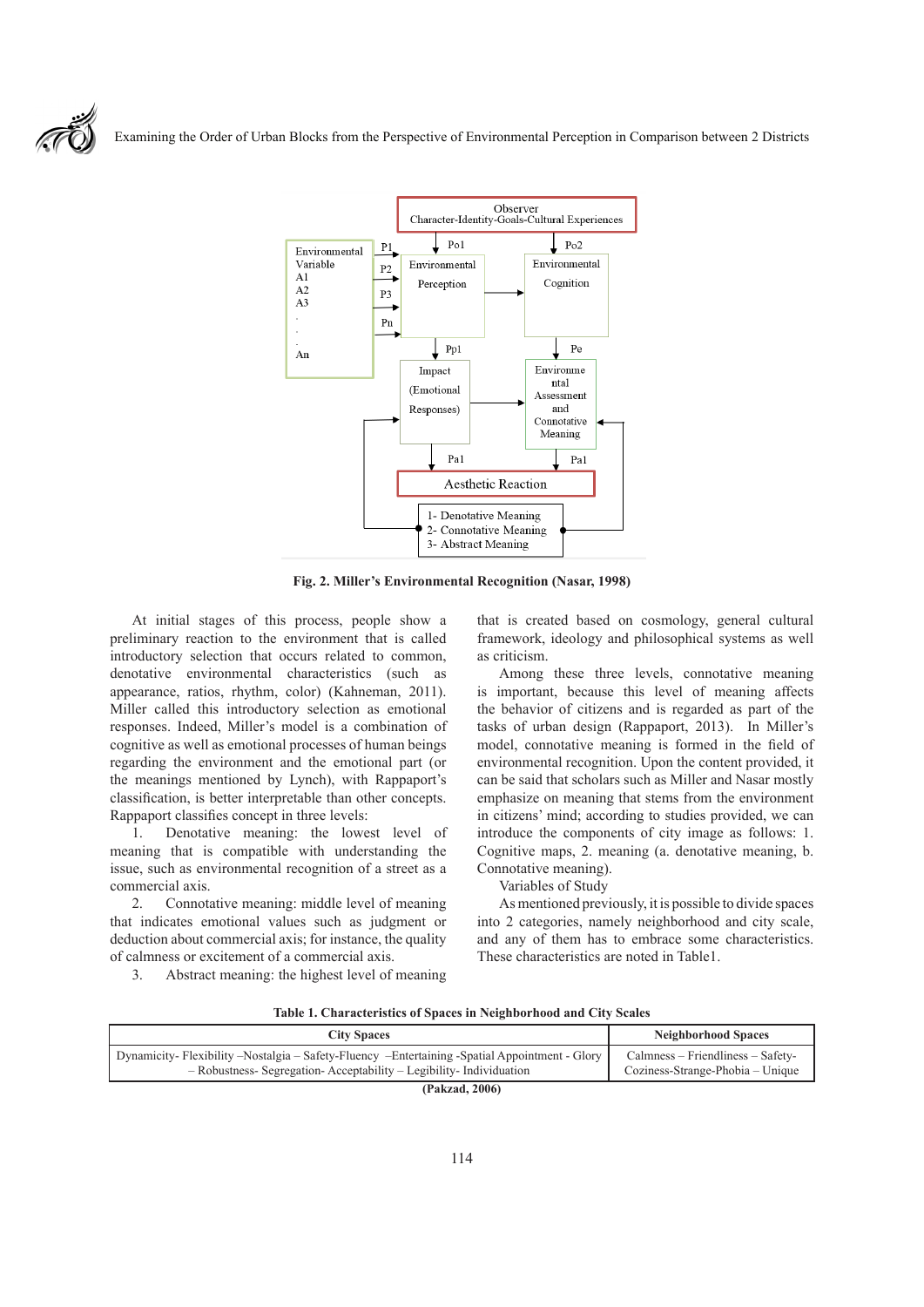

Among characteristics mentioned in neighborhood scale, qualities such as calmness, friendliness and coziness can be considered as connotative meaning, which are introduced as dependent variables of the research.

The order of urban blocks, however, is considered an independent variable; blocks are divided into 2 main categories:

1. Blocks with grid (square and rectangle) structure and simple order.

2. Blocks with non-grid structure and complex order.

### **METHODOLOGY**

In the studies of city image like studies in other fields, it's possible to use various methods. In this regard, it is required to bring compatibility between methodology and its objectives. Research provided in this file is known as "post-occupancy". POEs are common studies that evaluate the structure of the environment from the perspective of social and behavioral aspects. POEs provide feedback about the effect of physical environment on mind, and they can set the ground for valuable insights about correcting existing situation as well as designing future environment (Mc Andrew, 2013).

Common techniques among scholars in terms of city image are also divided into 2 categories based on the components of city image. First, techniques called non-verbal methods that are used for cognitive maps, and second, techniques called verbal methods, used for meaning parts. In non-verbal methods, the citizens are asked to draw a map of the city or a part of it, and such maps are analyzed and compared, and finally, common parts of maps are introduced as cognitive maps of the city or part of it. In non-verbal methods, there are 2 options: first, the scholar is looking for the meaning of studied perimeter in citizens' mind (e.g. Appleyard, 1976). Second, the scholar is looking for special meanings of the studied area, and if the answer is positive, its level has to be determined (e.g. Nasar, 1998). In first mode,

the citizens are asked to describe the area, and in second mode, they are asked to provide explanations regarding that special meaning, and finally, standard questions are asked to rate that meaning (Lynch, 1961; Appleyard, 1976; Nasar, 1998: Chiang et al., 2014). In this study, and based on what is common in city image studies, first the cognitive map technique is used to determine the range of research in order to determine whether this range is affected by independent variables (the order of the block) or not. In the next phase, questions regarding dependent variables (intended meaning of local scale) are asked from the inhabitants, and the results will be compared.

In this regard, the method of data collection is so that in each district, some points and 1 out of each 5 pedestrians are selected. According to Piaget's psychology, people gain mental preparation to create images about their ambient environment since age of 15; therefore, if the age of that pedestrian is above 15, the person is selected based on gender to respond that questions. If the respondent was in good psychological condition, he/she would be selected for interview.

#### *The Realms of Study*

In selecting the range of the research, first, it was tried to select limits based on environmental factors influencing the city image. Selection was so that in all environmental factors influencing the city image (such as landuse, appearance, vegetation, scale, density), the areas would be alike and the only difference would be in terms of the order of urban blocks and communication network (independent variable). In this phase, 6 districts are in the list of research areas, and these areas were reduced to 2 districts based on Appleyard's studies. According to Appleyard's studies, cognitive maps are classified into 2 main groups. First group is spatial elements, and second group is sequential elements, and any of these groups have 4 sub-sets. Spatial elements contain cognitive maps related to small parts, even urban blocks (Appleyard, 1976).



**Fig. 3. Types of Cognitive Maps (Appleyard, 1976)**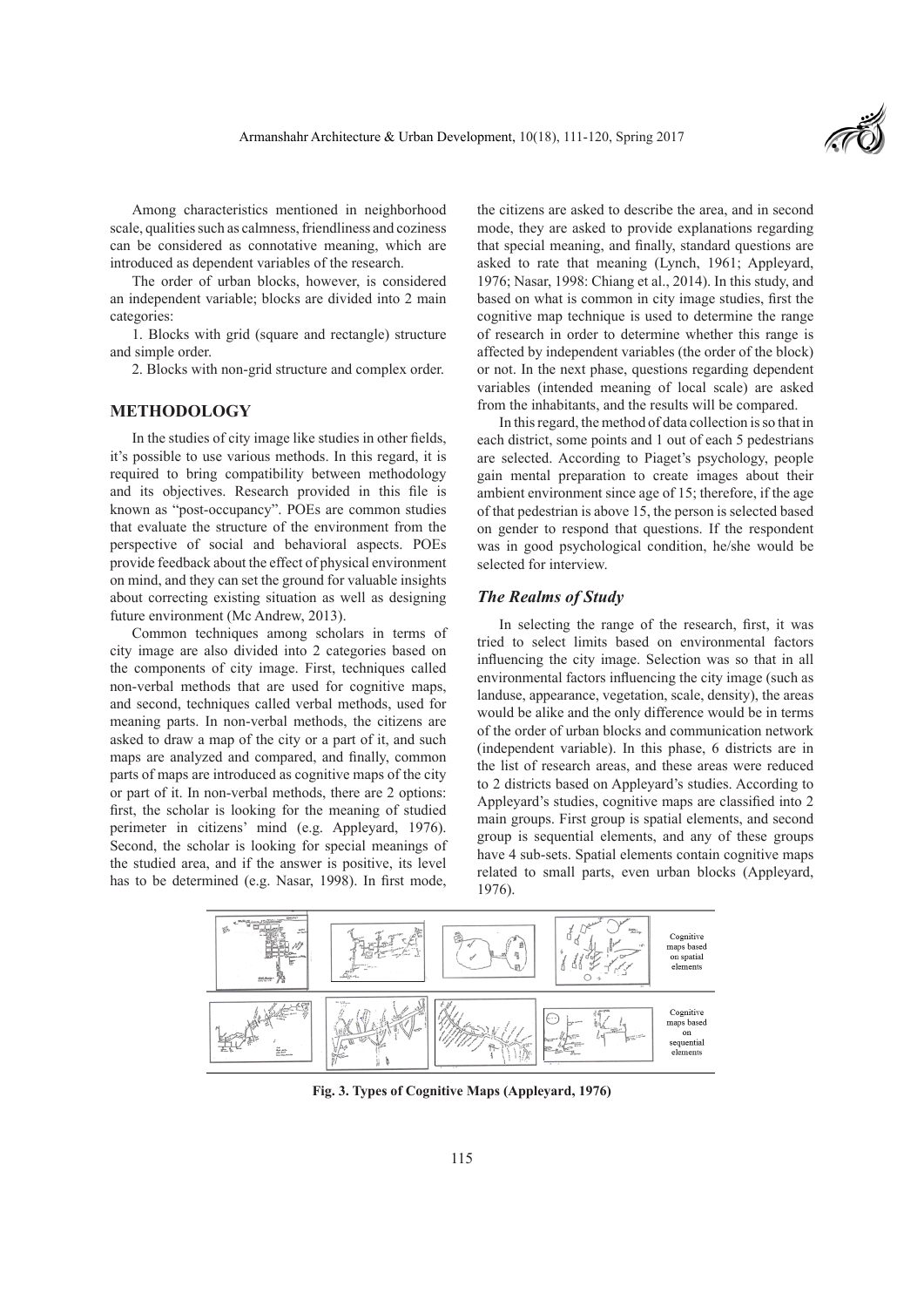

According to the objectives of the study, that is examining the order of urban blocks, cognitive maps with spatial elements are out of the scope of this study because they are in scale beyond urban blocks. However, in cognitive maps with sequential elements, 2 subsets, namely branch-ring, and network subsets are more affected by the order of blocks and communication networks; branch-ring cognitive maps are related to areas with complex order of blocks, and network cognitive maps are related to areas with simple order of blocks,



MARDAVIJ by Simple Order



A Sample of Cognitive map Drawn by MARDAVIJ Residents

with grid network. Therefore, from 6 selected areas, first 30 inhabitants out of each area were asked to draw a map of the intended areas. After analyzing the maps, it was found out that cognitive maps of Khaneh Esfahan and Mardavij districts are of branch-ring and network type, respectively; therefore, 2 cognitive maps out of 6 selected areas were more affected by the independent variable of this research, and were selected as final districts of this study.



KHANEH ESFAHAN by Complex Order



A Sample of Cognitive Map Drawn by KHANEH **ESFAHAN Residents** 

**Fig. 4. Realm of Research**

# **DISCUSSION AND CONCLUSION**

In this research, like what is common in city image studies, residents of 2 studied districts were asked to describe coziness, friendliness and calmness of their district. In order to measure the variables of the study accurately, this was accomplished in multiple phases:

1. The location of variables: first, the residents were asked to describe the area specified on the map in terms of coziness, calmness and friendliness, and then, determine which part of the area is regarded cozier, friendlier and calmer.

2. The level of feelings about the variable in direct question: in the next phase they are asked to determine the level of coziness, calmness and friendliness in the determined area in the spectrum of "very low", "low", "medium", "high" and "very high".

3. The level of feeling about the variable in indirect question: finally, they are asked to answer standardized questions resulted from the definition of research variables. Questions are provided in Table 2.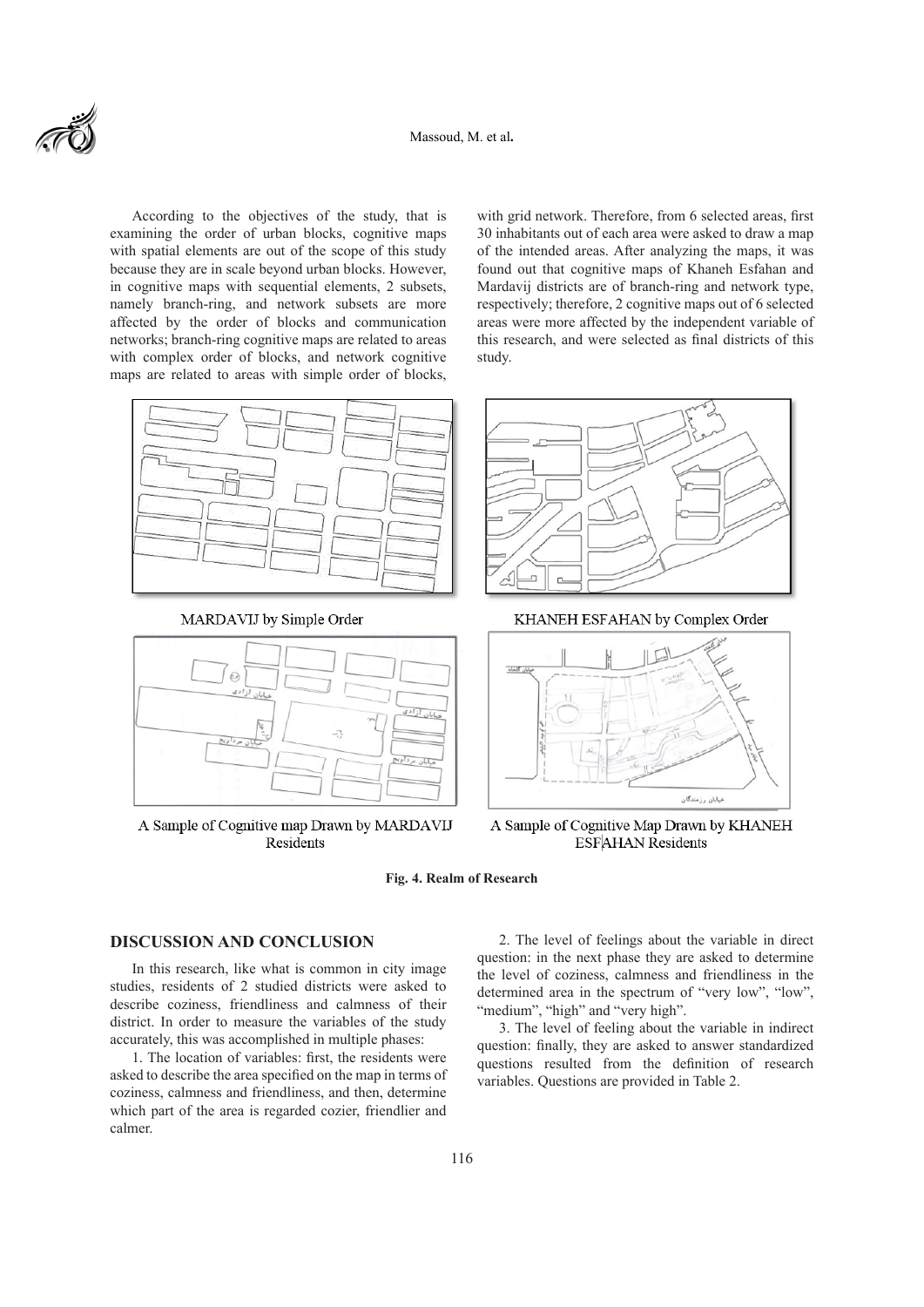

|  |  |  |  |  |  |  | <b>Table 2. The Process of Designing Standardized Questions</b> |
|--|--|--|--|--|--|--|-----------------------------------------------------------------|
|--|--|--|--|--|--|--|-----------------------------------------------------------------|

| <b>Designed Question</b>                                                                                                                        | <b>Operational Definition</b>                                                                               | <b>Definition</b>                                                                                                                                                                                                                        | Dep. Var.    |  |
|-------------------------------------------------------------------------------------------------------------------------------------------------|-------------------------------------------------------------------------------------------------------------|------------------------------------------------------------------------------------------------------------------------------------------------------------------------------------------------------------------------------------------|--------------|--|
| To what extent outer spaces<br>(street, alley, square, etc.) of<br>the perimeters are considered<br>as belonged to him/herself as<br>$2nd$ vard | To what extent the respondent<br>belongs intended spaces to<br>him/herself and feels sense of<br>possession | Inhabitant of the places feels possession there,<br>considers it as its own space and also himself belonged<br>to that place. In this mode, spaces of the place are<br>immediate component of living place, considered as<br>$2nd$ yard. | Friendliness |  |
| To what extent there are outdoor<br>spaces (street, alley, square,<br>etc.) in which it is possible to be<br>visually protected from strangers  | To what extent the respondent<br>feels cozy in created spaces of<br>intended area                           | Besides calmness, local spaces must be cozy, far<br>from urban noises that also could be called protected.<br>Obviously, this place is hard to open to aliens.                                                                           | Coziness     |  |
| While walking in outdoor spaces<br>(street, alley, square, etc.) of<br>intended place, you consider its<br>noise as low                         | To what extent the respondent<br>feels calm in created spaces of<br>intended area                           | In spite of commotion governing on our streets,<br>most citizens expect calm residential place. Most<br>preliminary factor playing main role in providing<br>calmness of a place in low disturbing noise.                                | Calmness     |  |

**(Pakzad, 2006)**

In 1st part of first question, the residents of Khaneh Esfahan district were feeling more cozy, friendly and calm in district rather than Mardavij inhabitants. The residents of Mardavij asserted that due to fluent traffic in the district, and because every site of the district is visible by others (especially strangers) almost everywhere in the specified perimeter, they feel less cozy and friendly in this district. In 2nd part of first question, residents of Mardavij only consider the local park as a calm and

cozy place (only in quiet hours), and indeed, they almost did not feel anywhere as a friendly place; but in Khaneh Esfahan area, most places arouse this feeling in people, especially in areas with more complex order of blocks. The feelings of people about 3 variables of study are shown in the following plans. It is noteworthy that in Khaneh Esfahan map, places are shown in which people feel cozier, calmer and friendlier.



**Fig. 5. The Feelings of Respondents Regarding the Variables of Research in the Area of Study**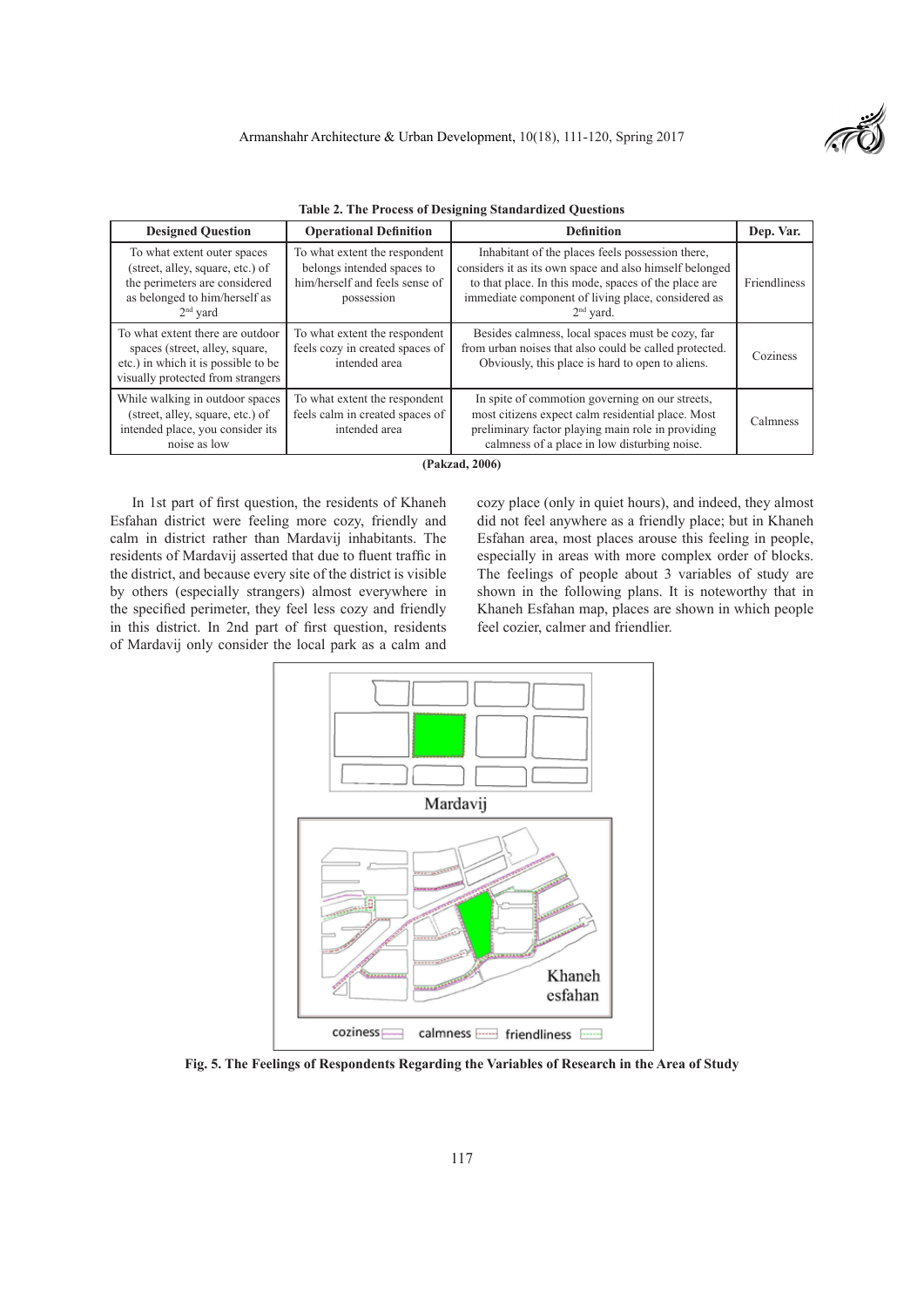

Examining the Order of Urban Blocks from the Perspective of Environmental Perception in Comparison between 2 Districts



But in 2nd stage, questions ask the residents to describe their feelings about research variables; results are shown in fig. 6.

Fig. 6. Plot of Response Percentage of Residents to the Questions of 2<sup>nd</sup> Stage – The Level of Feelings of Inhabitants **Regarding Dependent Variables of Research**

Finally, standardized questions (provided in table 2) were asked to measure the variables of the study from the residents of intended places. The level of responding for residents of each place is provided according to measured spectrum in table 3.

| <b>Ouestion</b>          | 1 <sup>st</sup> Ouestion              |                                                        | 2 <sup>nd</sup> Ouestion             |                                                        | 3 <sup>rd</sup> Ouestion             |                                                       |
|--------------------------|---------------------------------------|--------------------------------------------------------|--------------------------------------|--------------------------------------------------------|--------------------------------------|-------------------------------------------------------|
| <b>Measured Variable</b> | <b>Calmness</b>                       |                                                        | <b>Friendliness</b>                  |                                                        | <b>Coziness</b>                      |                                                       |
| <b>Perimeter</b>         | <b>MARDAVLI</b><br>(Simple)<br>Order) | <b>KHANEH</b><br><b>ESFAHAN</b><br>(Complex)<br>Order) | <b>MARDAVIJ</b><br>(Simple<br>Order) | <b>KHANEH</b><br><b>ESFAHAN</b><br>(Complex)<br>Order) | <b>MARDAVIJ</b><br>(Simple<br>Order) | <b>KHANEH</b><br><b>ESFAHAN</b><br>(Complex<br>Order) |
| <b>Very low</b>          | 23                                    | 10                                                     | 41                                   |                                                        | 30                                   |                                                       |
| Low                      | 25                                    | 10                                                     | 34                                   | 10                                                     | 40                                   | 16                                                    |
| <b>Medium</b>            | 12                                    | 18                                                     | 10                                   |                                                        | 10                                   | 5                                                     |
| High                     | 19                                    | 20                                                     | 12                                   | 41                                                     | 6                                    | 23                                                    |
| Very High                | 21                                    | 42                                                     | $\overline{7}$                       | 39                                                     | 14                                   | 51                                                    |

**Table 3. Percentage of Response from Residents to Questions of 3rd Part – Standardized Questions**

From table 3, it can be deduced that:

• KHANEH ESFAHAN perimeter is calmer than MARDAVIJ with 62 percent of "high" and "very high" responses.

• KHANEH ESFAHAN perimeter is friendlier than MARDAVIJ with 80 percent of "high" and "very high" responses.

• KHANEH ESFAHAN perimeter is cozier than MARDAVIJ with 74 percent of "high" and "very high" responses.

Regarding measuring dependent variables of the study, it was tried to pass on a 3-stage process. First,

the residents were orally asked to describe their place in terms of coziness, calmness and friendliness. Interviews were recorded and then reviewed, and among these quotes, it was deduced that Khaneh Esfahan place is cozier, calmer and friendlier than Mardavij. Finally, the respondents were asked to determine coziest, calmest and the friendliest point on the map, and perimeters with more complex order in Khaneh Esfahan had more references for 3 studied variables. In 2nd and 3rd stage, the variables were directly and indirectly measured based on standardized question, respectively, and the results of these 2 phases were consistent and shows that Khaneh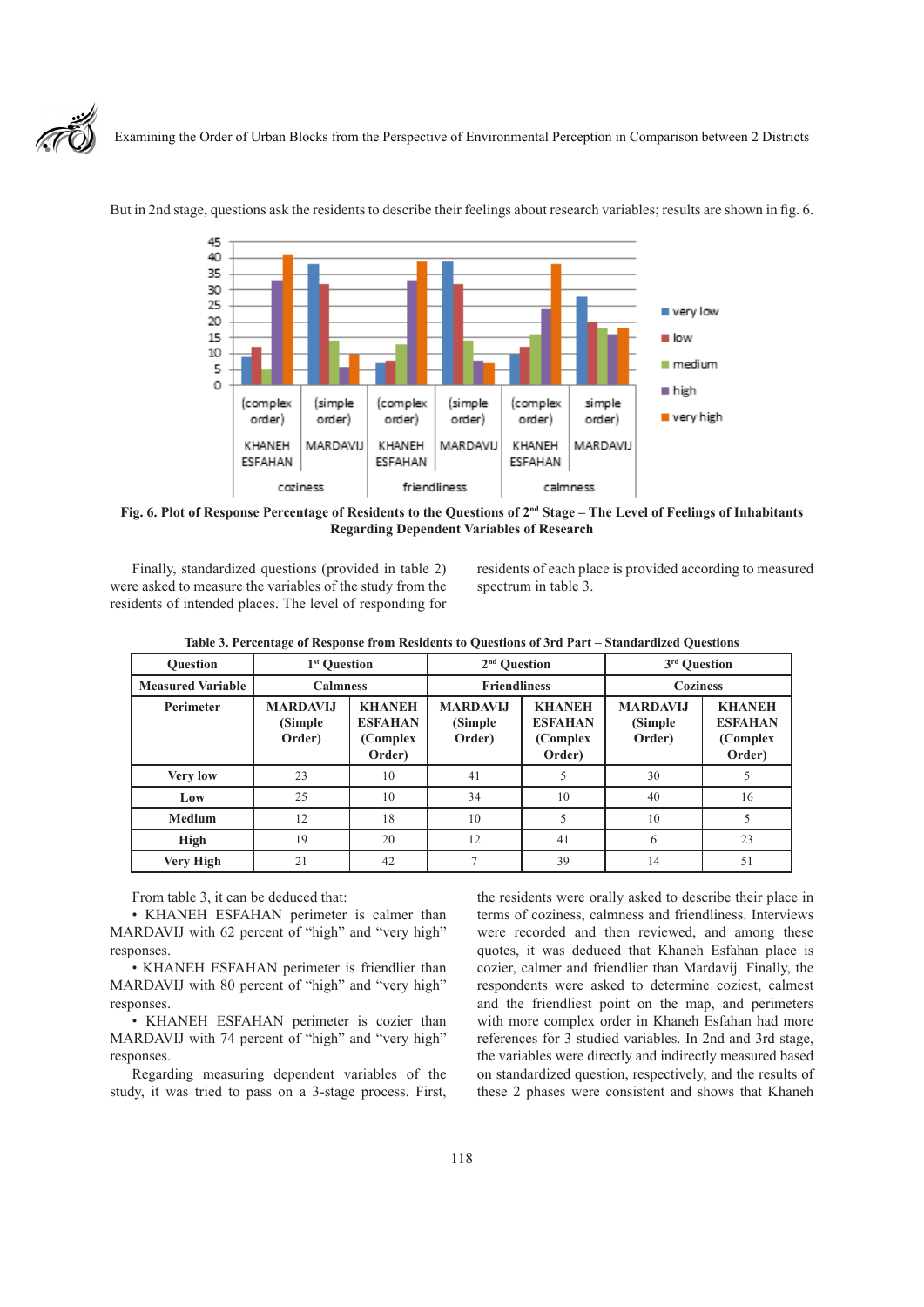

Esfahan is cozier, calmer and friendlier place.

It has to be noted that the process of recognizing the environment, is a psychological, complex process that is formed under influence of numerous human and environmental factors. In this research, an attempt was made to minimize the influence of human as well as environmental factors, except the independent variable (the order of block), through choosing similar areas (regardless of order) and the method of selecting respondents. However, because all factors are not controllable and the manipulating independent variable is out of reach of researchers, results of studied areas are provided, and it is suggested that other researchers test the subject of this article in other geographical points, and in case of repeating results, then we can generalize them more confidently and consider them as the principles of urban design.

Nevertheless, according to the point noted in research objectives, this project is aimed at examining the relation between meaning of neighborhood scale and the order of urban blocks. Now, after providing data analysis, it is to be said that the areas with complex order of blocks are able to provide meanings to neighborhood scale (coziness, friendliness and calmness), and areas with simple order of blocks lack such mentioned meanings. The results of the research show that urban designers in design urban projects, especially ground preparation, have to use complex system of ordering blocks, with non-grid network where looking for more coziness, friendliness and calmness.